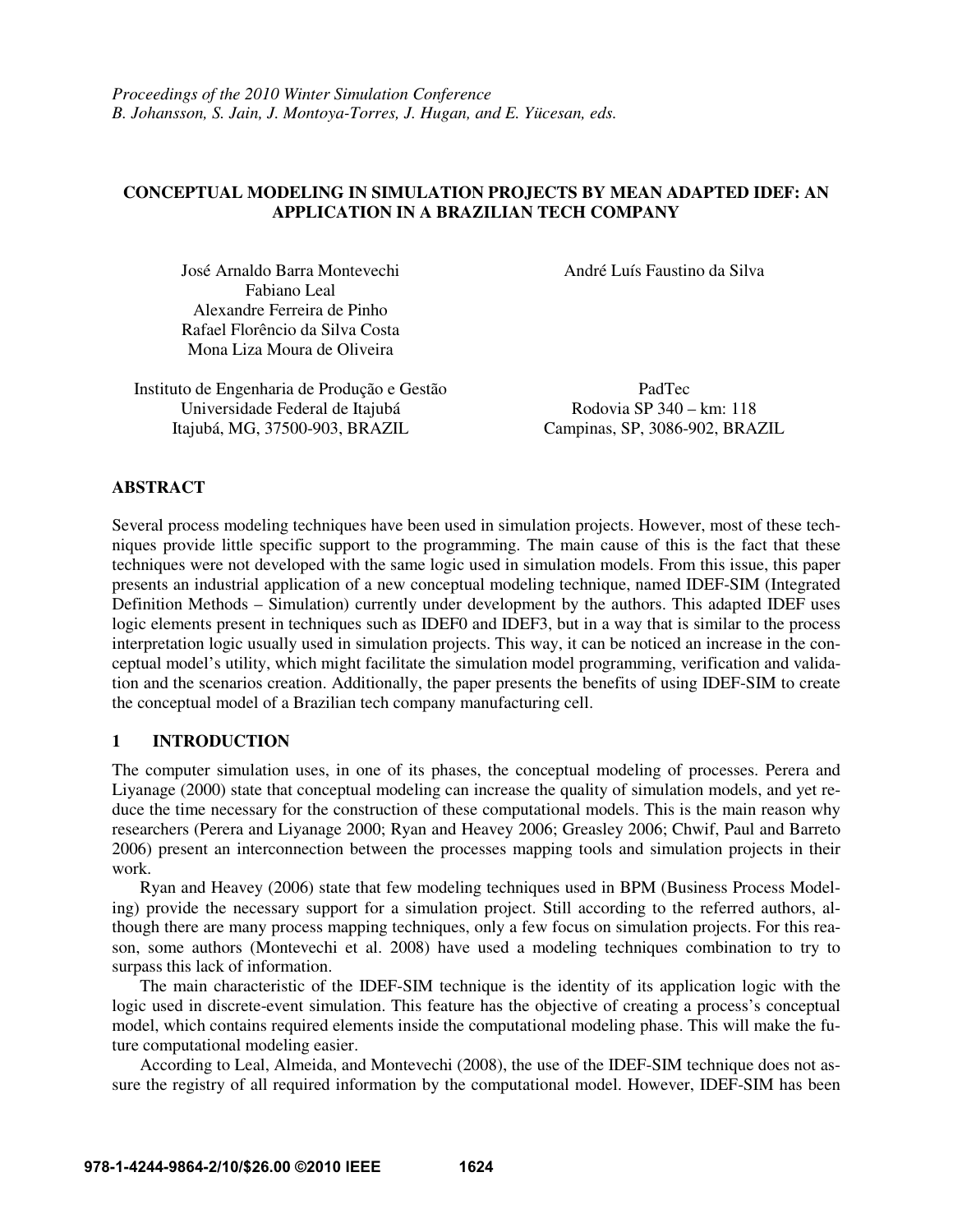developed with a focus on simulation. Therefore, it provides only the necessary information for the computational model.

The number of simulation software on the market has increasingly grown, allowing students who attend courses involving process simulation to opt for different software. Regardless of software used in teaching simulation in the academic realm, it is important to guide students in building well-structured conceptual models in order to facilitate the construction processes of the computational model, verification and validation. Thus, the IDEF-SIM will also contribute to the simulation teaching process.

Considering the importance granted to the conceptual modeling of processes and the lack of conceptual modeling techniques focusing simulation, this paper aims to highlight the application's benefits of using IDEF-SIM in the whole simulation project.

 We begin positioning the conceptual model in a sequence of steps for a general simulation study in section 2. After that, the benefits of the applied technique, IDEF-SIM, are exposed in section 3 and the application of IDEF-SIM in a Brazilian tech company is shown in section 4. Finally, section 5 contains our concluding remarks.

### **2 CONCEPTUAL MODEL IN DISCRETE EVENT SIMULATION PROJECTS**

Figure 1 shows an adapted flowchart from Montevechi et al. (2007), in which the proposed steps for a discrete-event simulation project are represented. In this diagram, three phases are shown and each one of them is characterized by a modeling stage: conception phase (conceptual model), implementation phase (computer model) and analysis phase (operational model).

Figure 1 clarifies the conceptual model importance, which is not only for the conception phase, but also to obtain the operational model (the verified and validated model that can be used to run scenarios), in the analysis phase. During the conceptual model creation, the main issue that might occur is the use of process mapping techniques, which were not developed focusing on simulation projects. This issue might prevent the conceptual model from entirely doing its objectives.

The conceptual model is a software independent description of the model that is to be constructed (Brooks and Robinson 2001). A conceptual model can guide the data collection stage, in a way to define the collection points, as well as to quicken the elaboration process of the computer model.

Out of all the activities involved in a simulation project, the conceptual modeling is probably the one that receives the smallest attention and, consequently, is the least understood. In a survey (Wang and Brooks 2007) it was verified that the conceptual modeling stage takes up a greater percentage of time in simulation projects when done by more experienced practitioners. This percentage drops significantly when the simulation project is performed by beginner practitioners in the area.

The nature of the conceptual model is very different from the steps of verification, validation and analysis of the results, which possess strong mathematical and statistical elements. Although from a different nature, the importance of the conceptual model in simulation projects is very significant.

Many conceptual modeling methods have been proposed. However, for Hernandez-Matias et al. (2008) there is no conceptual modeling method that is capable of entirely modeling a complex manufacturing process. Section 3 presents conceptual modeling through IDEF-SIM, seeking to minimize the problems which have been discussed.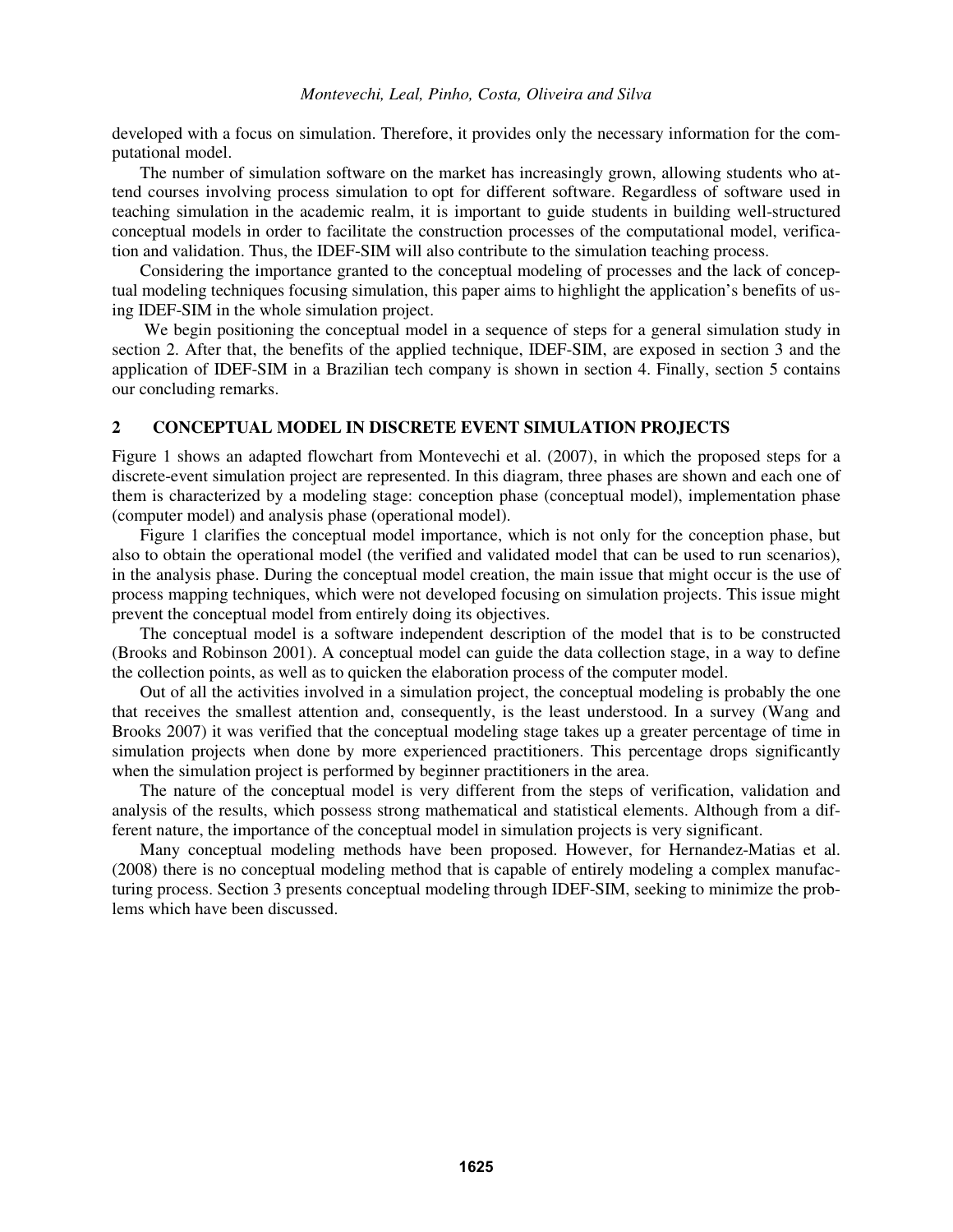



Figure 1: Sequence of steps for a simulation project. Source: adapted from Montevechi et al. (2007)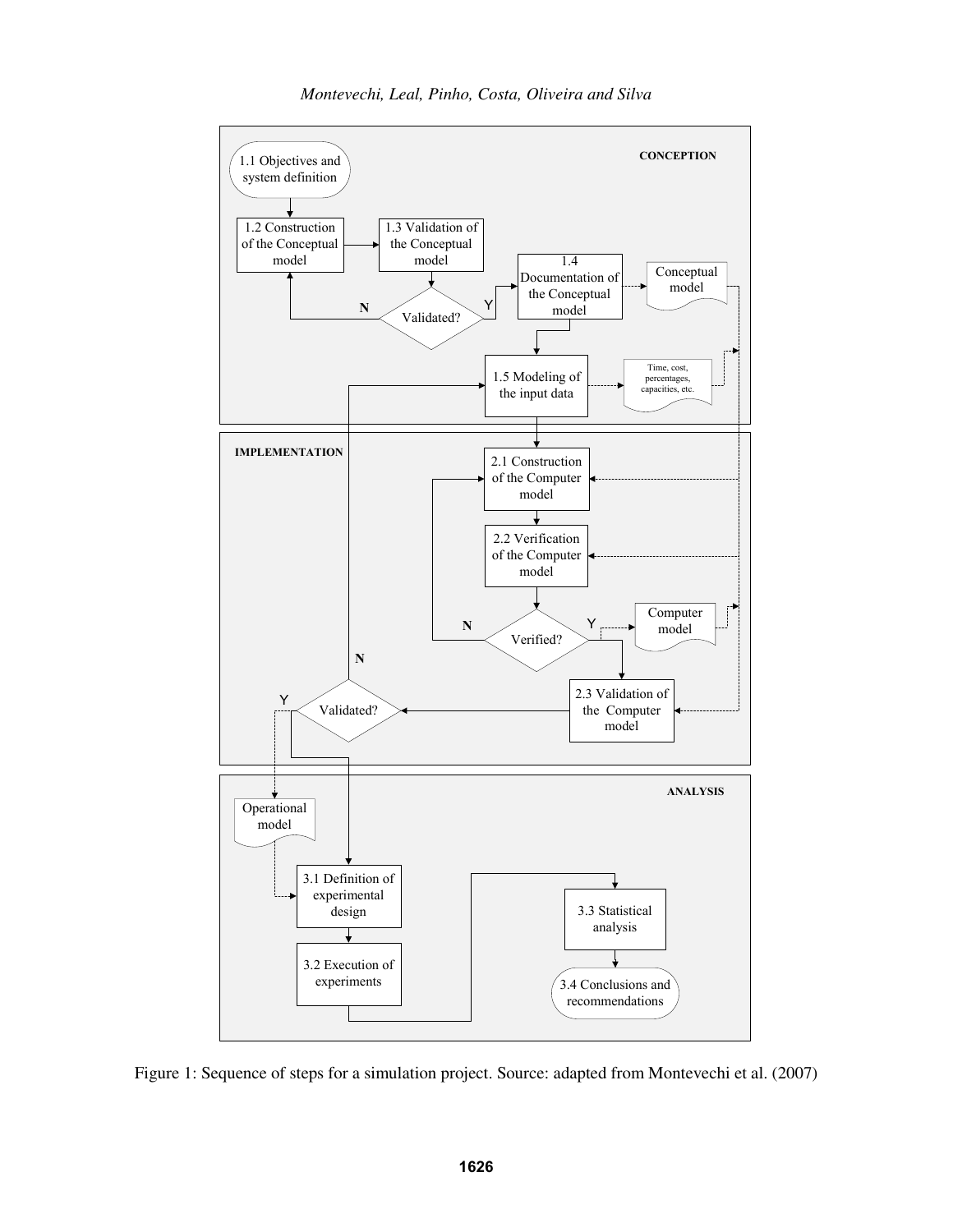#### **3 THE APPLIED TECHNIQUE: IDEF-SIM**

Although the IDEF0 and IDEF3 techniques (NIST 1993) present many applications on process modeling, they were not developed focusing on simulation. Therefore, the development and application of the IDEF-SIM technique is presented next.

The main characteristic of IDEF-SIM is the similarity of its application logic with the logic used in discrete event simulation. This characteristic has as an objective the creation of a conceptual model of the process to be simulated that contains elements required in the computer modeling phase.

Conceptual modeling is probably the stage of discrete-event simulation that receives the least attention, and is consequently, the least understood. A probable cause of such diminished interest in conceptual modeling is the use of a technique that does not offer enough advantages for computer modeling, thus diminishing motivation to take special care with the conceptual model.

Figure 2 demonstrates this issue with conceptual models. Using conventional process mapping techniques, a conceptual model that is incapable of attending the computer model needs is obtained. Therefore there are three information sets:

- set A: information generated through conceptual modeling;
- set B: necessary information for computer modeling;
- set C: necessary information for computer modeling and available through conceptual modeling.



Figure 2: Sets A, B and C of generated and required information

Drawing an analogy with the pulled system widely discussed in works which approach lean manufacturing, it can be observed in Figure 2 that the computer model "pulls" the necessary information from the process, represented in set B. However, the conceptual model "pushes" information from the process to the computer model (set A). From the information pushed by the conceptual model, only the ones represented in set C are used in the computer model.

Set C for conventional conceptual modeling techniques contains a smaller amount of information, compared to the scenario where the conceptual model is done by the IDEF-SIM technique. Once again making an analogy with lean manufacturing, IDEF-SIM seeks to "push" the information that the computer model wishes to "pull". This is possible as the technique was developed from the point of view of the conceptual model.

Moreover, in the case of conventional modeling, a great amount of information required by the computer model is not contemplated by the conceptual model, which obliges the person responsible for the simulation to search for this information in the system to be simulated, consuming more time in this stage.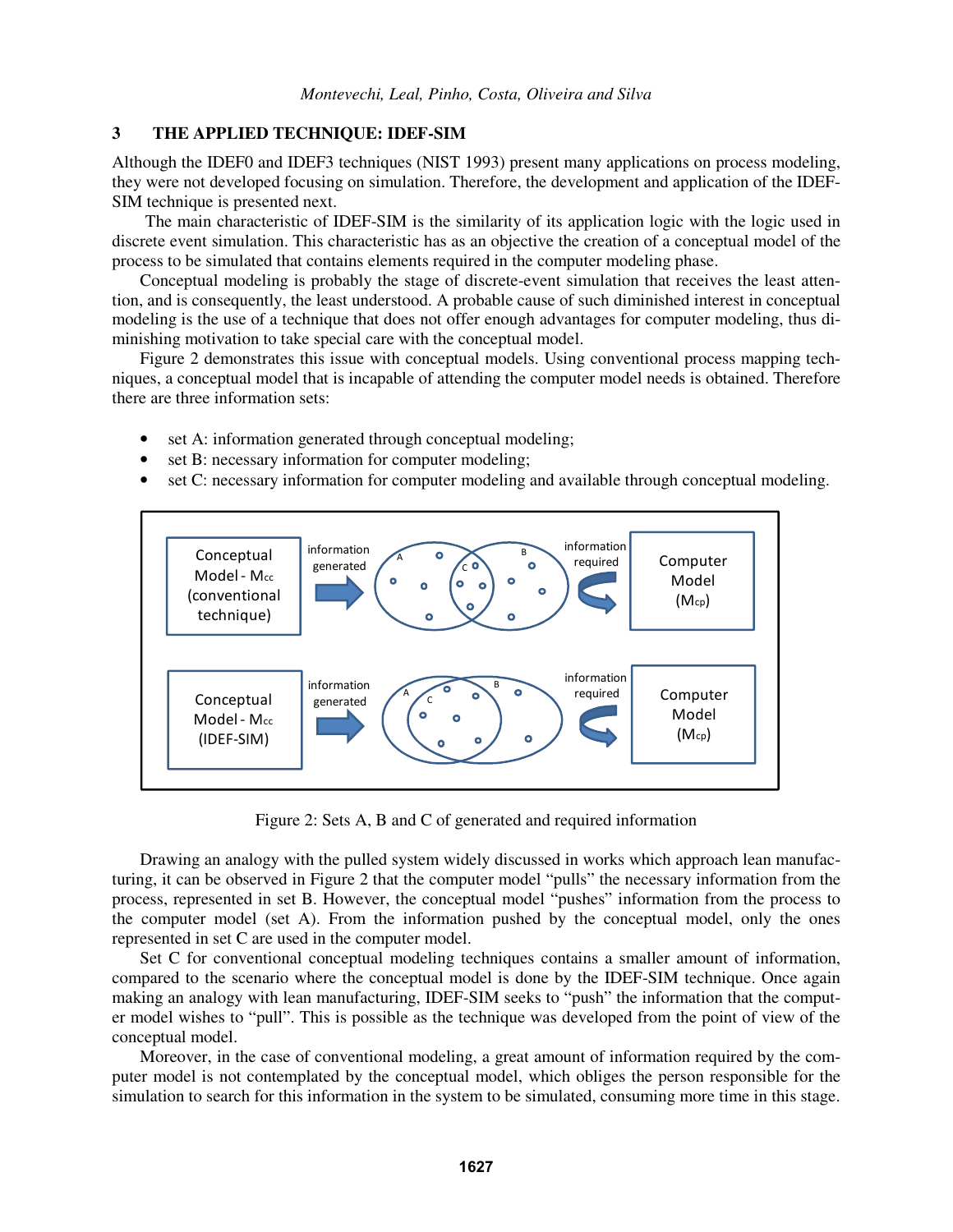### *Montevechi, Leal, Pinho, Costa, Oliveira and Silva*

In general, the number of simulation specialists in companies is small, and in every new simulation project these specialists should actually go to the process to be simulated to perform the conceptual modeling. This occurs because, normally, the mapping which the company has contains insufficient information to be used by the simulation specialist in the project. The cause of this impossibility of use is that these mappings were not done focusing on the simulation. Thus, the presence of the simulation specialist in the process to be simulated becomes necessary, so that this specialist is able to perform the conceptual modeling with the information judged necessary.

To reduce theses costs, the employees themselves who are already allocated in the process to be simulated could perform the conceptual modeling and send the data to the simulation specialist, therefore speeding up the steps of a simulation. However, for the collected data by the employees to be well used by the simulation specialist, the logic used in the conceptual modeling must be similar to the one used later on by the specialist. In this sense, IDEF-SIM causes the conceptual model to be constructed in a way to maintain the logic to be used in the computer modeling phase.

It is important to emphasize that the use of the IDEF-SIM technique does not guarantee the register of all the required information in the computer model, as can be observed in Figure 2. However, IDEF-SIM, because it may have been elaborated focusing on simulation, provides only the necessary information for the computer model, leaving in set C all the elements belonging to set A. As there are several simulation packages in the market, it is acceptable that remaining additional information, specific to the simulation package chosen, is not contemplated by IDEF-SIM. This is justified by the fact that the technique was not developed to contemplate a specific commercial simulation package, but to contemplate a common simulation logic found in the simulation packages.

In Figure 2 the clocked times are not considered in the information set required by the computer model. These times will be measured from the activities defined by the conceptual model. Gathering a lot of information in the conceptual model can make it difficult to interpret, thus deviating its main purpose, which is to facilitate the computer modeling work.

The logic elements used in the IDEF-SIM technique induces the person responsible for the conceptual model to focus on the information that later on is essential to the person responsible for the computer model.

The elements used to compose the IDEF-SIM technique were selected from the already acclaimed modeling techniques IDEF0, IDEF3, and flowchart. Although the IDEF techniques are apt for the modeling of systems, when used in simulation projects, they no longer register important aspects, for they were not structured for simulation projects. Hence, IDEF-SIM uses symbols from IDEF0, IDEF3 and flowchart, but within a logic that contemplates the simulation. Table 1 presents the used elements and symbol system.

Next, the role of each element presented in Table 1 is detailed:

- 1. Entity: represent the items to be processed by the system, representing raw material, products, people, documents, among others. They can be grouped or divided during the production process and are moved alone or through resources. Once represented, the symbol will only appear at the moment when a new entity is created. This way, the number of entities to be used and in which points of the model the entity will undergo a transformation becomes clear;
- 2. Functions: represent the places where the entity will undergo an action. Functions are understood as: work posts, conveyor belts, rows and stocks, and service posts. These functions can change an entity, such as in the service posts, or even alter the time of this entity on the flow, as a delay (rows, stock);
- 3. Entity flow: represent the direction of the entity in the model, characterizing the moment of input and output of the entities in the functions;
- 4. Resources: represent elements used for moving the entities and executing functions. The resources can represent people or equipment. In a system, there can be static or dynamic resources.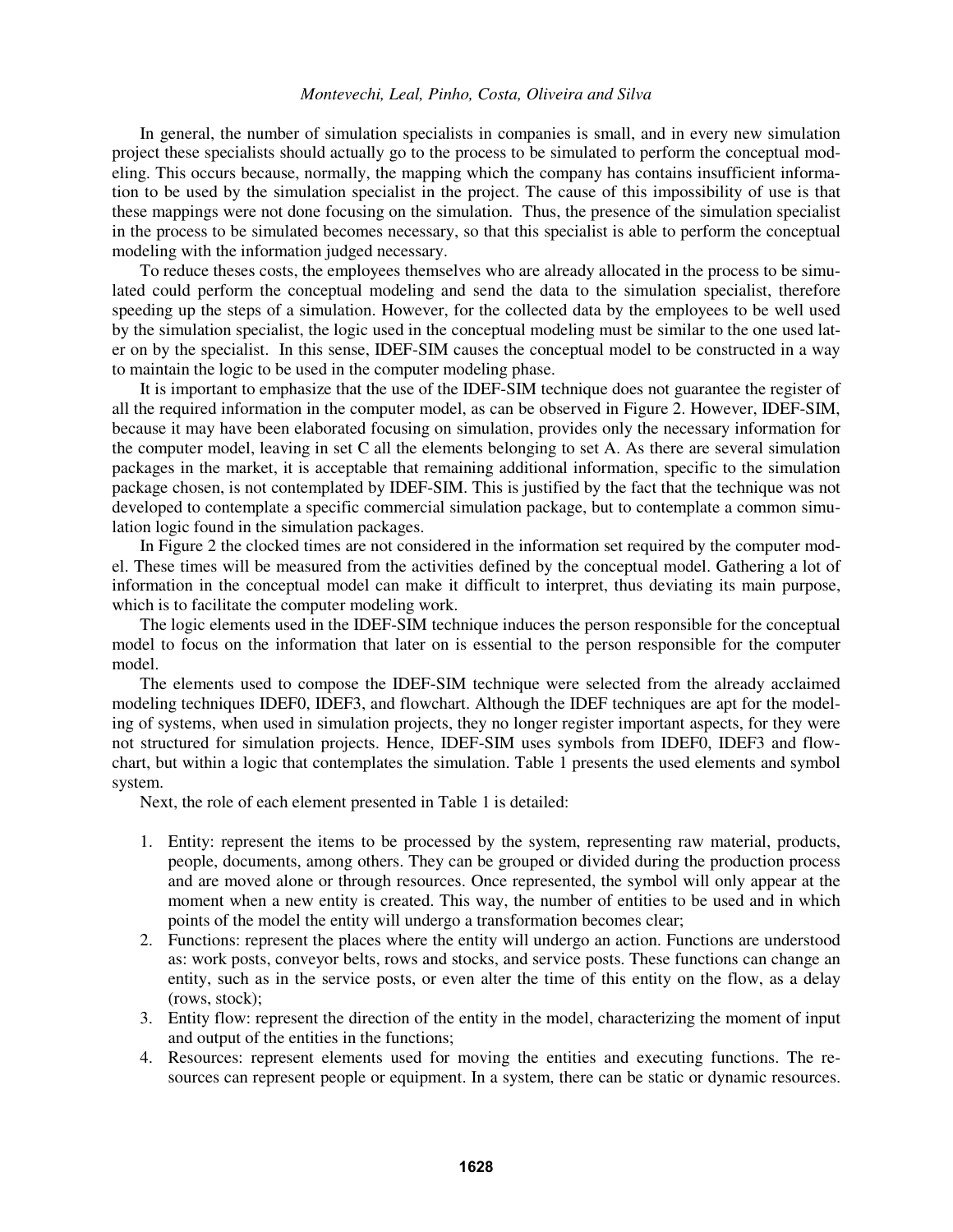The static resources are not endowed by movement. The dynamic resources, on the other hand, can move through an established path;

- 5. Controls: represent the rules used in the functions, such as sequencing, row rules, programming, among others;
- 6. Rules for parallel and/or alternatives flows: these rules are called junctions, in the IDEF3 technique. Two or more paths, after a function, can be executed together (junction AND), or in an alternative way (junction OR), or allowing both rules (junction AND/OR);
- 7. Motion: represents an entity displacement, in which the modeler believes to possess an important effect on the model. When this element is represented, a specific programming for this motion, with time spent and resource used is expected to be found, in the computer model;
- 8. Explanatory information: used to insert an explanation in the model, aiming at facilitating the understanding of the model;
- 9. Input flow in the modeled system: defines the input or the creation of entities in the model.
- 10. End of system: defines the end of a path inside the modeled flow. Everything that, in practice, is found beyond this point is out of the limits of the model;
- 11. Connection to other figure: used to divide the model into different figures.

| <b>Elements</b>                                    | Symbology        | <b>Technique of origin</b>                  |
|----------------------------------------------------|------------------|---------------------------------------------|
| Entity                                             |                  | (Transitions)<br>IDEF3<br>description mode) |
| <b>Functions</b>                                   |                  | <b>IDEF0</b>                                |
| <b>Entity Flow</b>                                 |                  | IDEF0 and IDEF3                             |
| Resources                                          |                  | IDEF <sub>0</sub>                           |
| Controls                                           |                  | <b>IDEF0</b>                                |
| Rules for parallel<br>and/or<br>alternatives flows | Rule AND<br>&    | IDEF3                                       |
|                                                    | Rule OR<br>X     |                                             |
|                                                    | Rule AND/OR<br>O |                                             |
| Motion                                             |                  | Flowchart                                   |
| Explanatory information                            | $\rightarrow$    | IDEF0 and IDEF3                             |
| flow<br>in<br>modeled<br>Input<br>system           |                  |                                             |
| End of system                                      |                  |                                             |
| Connection to other figure                         |                  |                                             |

Table 1: Elements and symbol system used in the IDEF-SIM technique.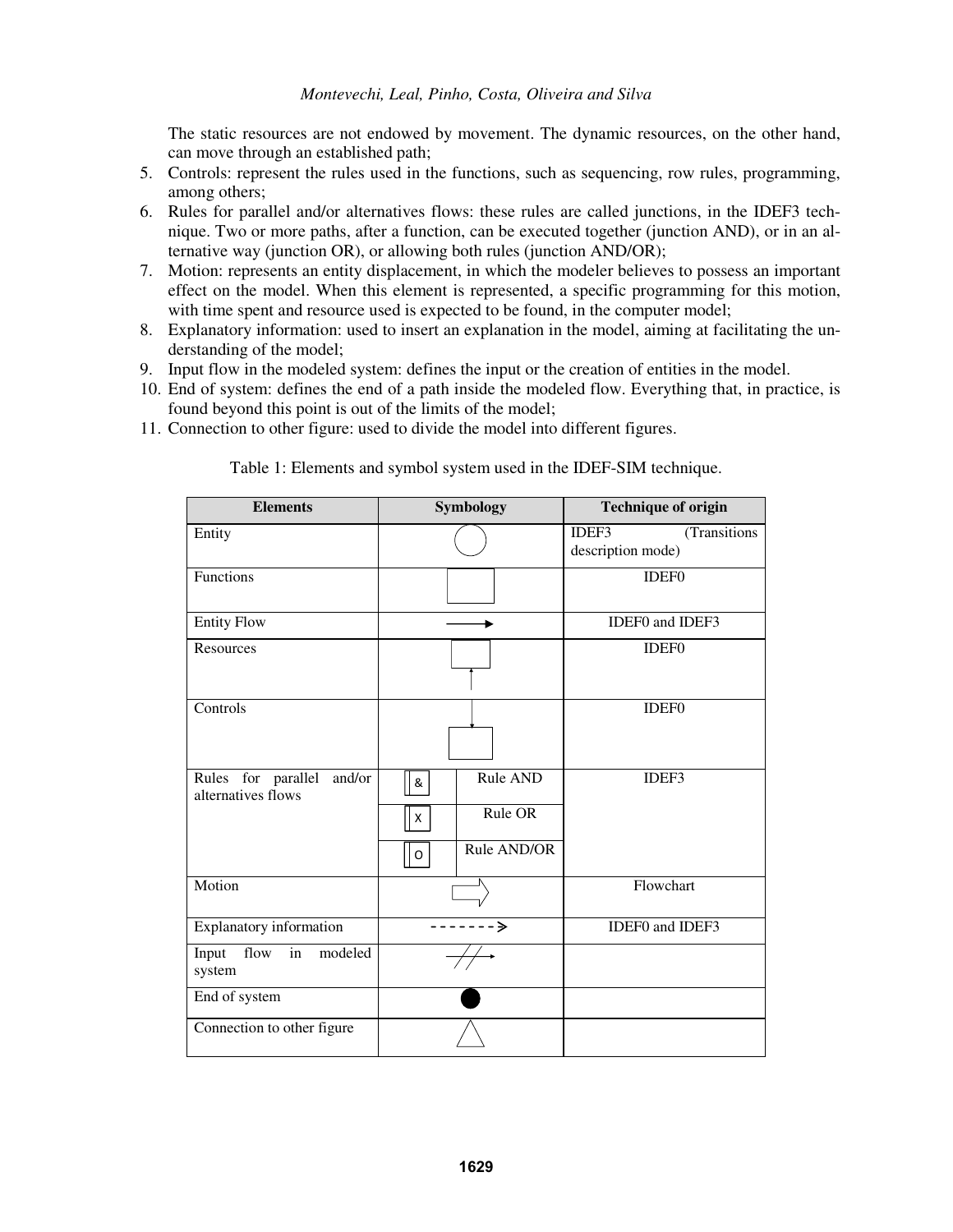

Figure 3: Example of application of the IDEF-SIM

In figure 3, which shows an example of IDEF-SIM using the presented symbol system, the function "Operation A" needs the entities "raw material A" and "raw material B". Only with these two entities will the function be able to execute its work, which is defined through a "production order" control and executed by a resource "employee 1". After operation A, the entity "product" is generated, which is taken to the function "quality test". This function is executed by the same resource "employee 1", which represents a restriction of the system. At this moment the conceptual model informs the computer model that the "quality test" function cannot occur while "operation A" occurs, due to the restriction of the resource.

After the quality test, the product will have two path options: it will either be considered an "accepted product", in 90% of the cases; or it will be considered a "rejected product", in 10% of the cases. The entity "accepted product" is transported by "employee 2" to the storage area, reaching the analysis limit of the model. In turn, the entity "rejected product" is processed in the function "rework and quality test", and converted in "accepted product", remaining like this until the end of the modeled system.

On this model in IDEF-SIM, important information in the computer modeling phase was already defined, such as the input points in the model, the entities and its transformation places, the functions to be modeled, the resources and its restrictions, the possible paths for the flow, the motion and the last point of the model.

Some important characteristics on the use of logic elements of IDEF-SIM distinguish it from other IDEF techniques, such as:

- 1. the characterization of the entities that enter the model, originated from processes out of the limits of the simulated model;
- 2. the use of a specific symbol for motion. Moreover, IDEF-SIM allows the registration of which resource is responsible for the motion;
- 3. the registration of the moments in which the entity is transformed, after the functions;
- 4. the use of the junctions not only before and after the functions (as done in IDEF3), but also on the resources and controls, as will be seen on the next item of this paper.

### **4 APPLICATION OF THE PROPOSED TECHNIQUE**

To accomplish the objective of this study, one of Padtec's manufacturing cells was chosen. This cell assembles optical transponders. Since 2001, Padtec has been a Brazilian tech company that assembles pieces of equipment which form Wavelength Division Multiplexing optical systems.

Optical transponders represent almost 40% of the company's revenue, while optical amplifiers are the second major revenue product, corresponding to 20% of the company's revenue.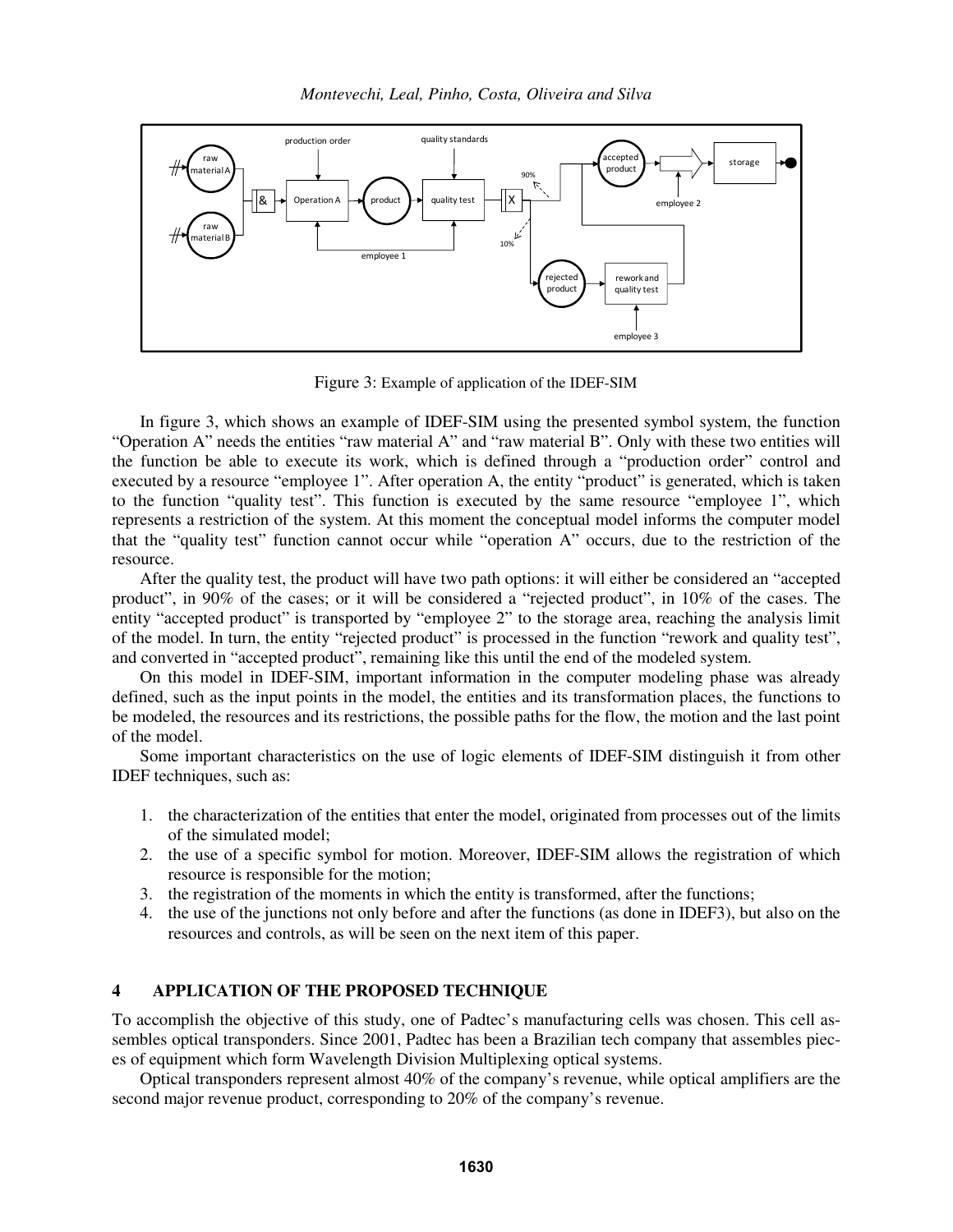#### *Montevechi, Leal, Pinho, Costa, Oliveira and Silva*

By following the flowchart shown in Figure 1, the conception phase begins with the creation of the IDEF-SIM diagram. This constitutes the conceptual simulation model. It was built to improve the understanding of the cell production process, and to make the computational model construction easier.

According to Figure 4 and Table 2, the entities PCB (E1) and Raw materials (E2) arrive in the system and are sent to the organization activity. This activity will be executed by the operator using the resource workbench  $(R1)$ , only with the two entities present.

| Symbol            | Description                    |  |
|-------------------|--------------------------------|--|
| <b>Activities</b> |                                |  |
| <b>Or</b>         | Organization of raw materials  |  |
| TA                | Transponder assembly           |  |
| TC                | Transponder configure          |  |
| TR                | Transponder regulate           |  |
| R                 | Repair                         |  |
| D                 | Discard                        |  |
| T                 | Terminate                      |  |
| Entities          |                                |  |
| E1                | Printed Circuit Board (PCB)    |  |
| E2                | Raw materials                  |  |
| E <sub>3</sub>    | <b>Assembled Transponder</b>   |  |
| E <sub>4</sub>    | Case                           |  |
| E <sub>5</sub>    | Transponder                    |  |
| Resources         |                                |  |
| R1                | Workbench                      |  |
| R <sub>2</sub>    | Workbench, equipment           |  |
| R <sub>3</sub>    | Workbench, computer, equipment |  |
| R <sub>4</sub>    | Workbench, computer            |  |

#### Table 2: IDEF-SIM subtitle

After that, these entities (E1 and E2) are joined by the operator using the resources (R2) in the Transponder assembly activity (TA) by generating an assembled Transponder (E3). This E3 goes to the configuration activity (TC) and regulate (TR), both performed by the operator using resources (R3). In this process point, a transponder assembled (E3) might be joined with a case (E4) and be terminated (T) or might be repaired (R). If repaired, an assembled transponder (E3) might be discarded (D), and if so, leaves the system; or it might be returned to the terminating activity (T). Finally, after the terminating activity (T), a Transponder (E5) is carried by the operator to the system's exit.

Through this application at Padtec, it can be noticed that the conceptual model, built through IDEF-SIM, made the computer model programming easier. The left of the figure 5 shows the computer model, built using Promodel, generated through IDEF-SIM, presented in figure 4.

In addition, the figure 4's section 1 shows the resource use cell operator to perform the transponder assembly and configure activities. The Promodel's programming block referred to section 1 is shown at the up right of the figure 5. In the same way, the figure 4's section 2 shows the entities flow probability. The Promodel's programming block referred to section 2 is shown at the bottom right of the figure 5. Therefore, this technique has the similarity of its application logic with the logic used to program in discrete event simulators.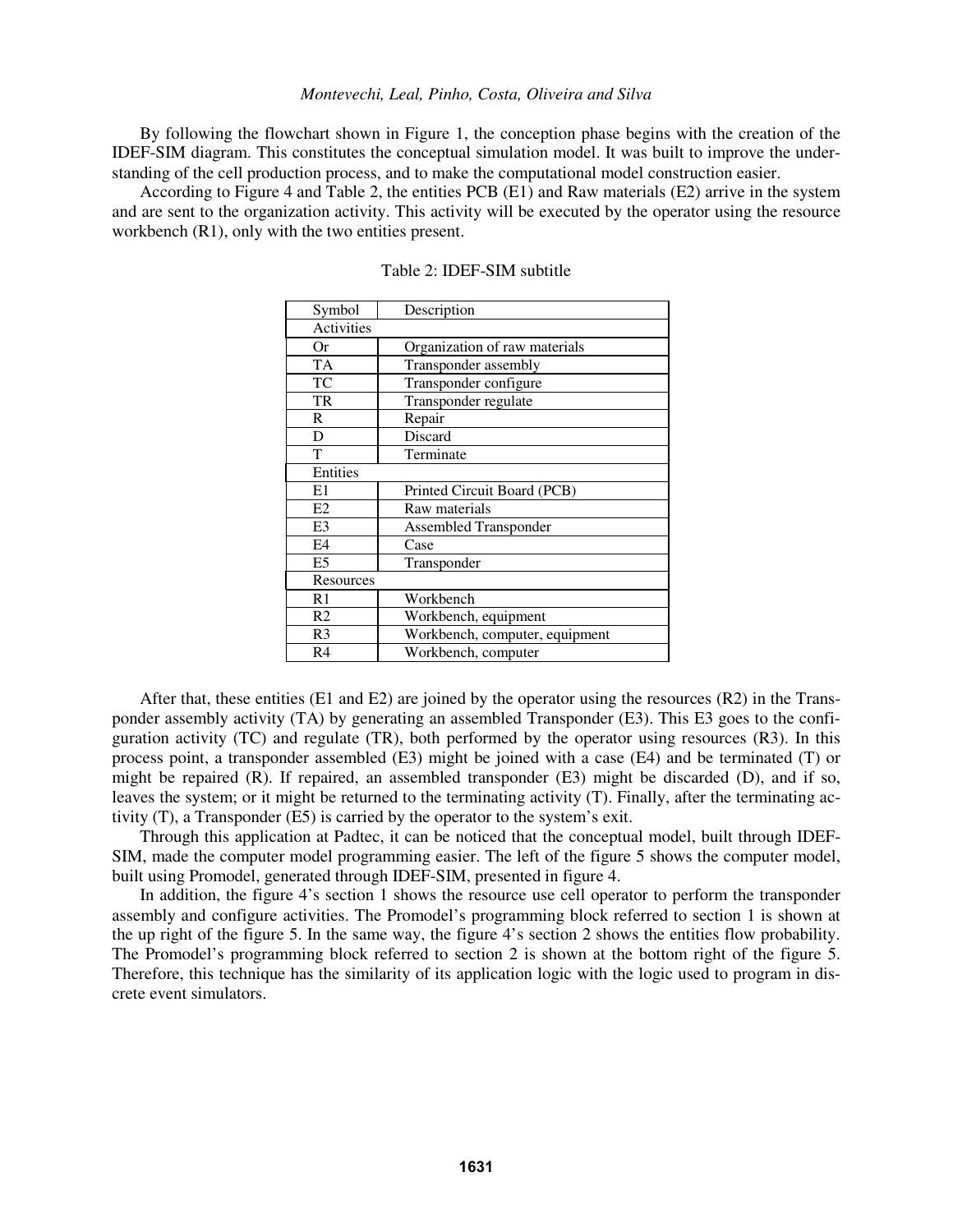



Figure 4: IDEF-SIM for the transponder assembly cell, the simulation conceptual model



Figure 5: Screenshot of Promodel's programming block

Some benefits of using this technique can be pointed out as the identification of the resources that are required to perform each function, the indication of each entity's transformation after determined activity along with the entire process, the identification of the main system's arrivals and IDEF-SIM provides a great level of process' details.

Besides that, additional important information covered by this technique to facilitate the computer model construction is that the diagram provided the identification that the resource "cell operator" is required in all functions, even to carry products along with the process. This fact implies in a computer model restriction, a mean, an activity only can be executed if this resource is available.

We highlight here two main contributions that the IDEF-SIM technique might generate when costs are associated with simulation models (Costa et al. 2010). First, each process activity can be identified. This is an important step in ABC development. According to the ABC method, after this identification of all process activities, the next step is to allocate costs to activities. The second one is the advantage of identifying all the resources that are used during each activity. Based on this sort of information, the modeler might trace the electric energy costs, indirect labour and depreciation costs to only the activities which have the arrow entering on the lower border.

When IDEF-SIM was presented to Padtec's decision makers, it was noted that their data base was not able to answer the following questions: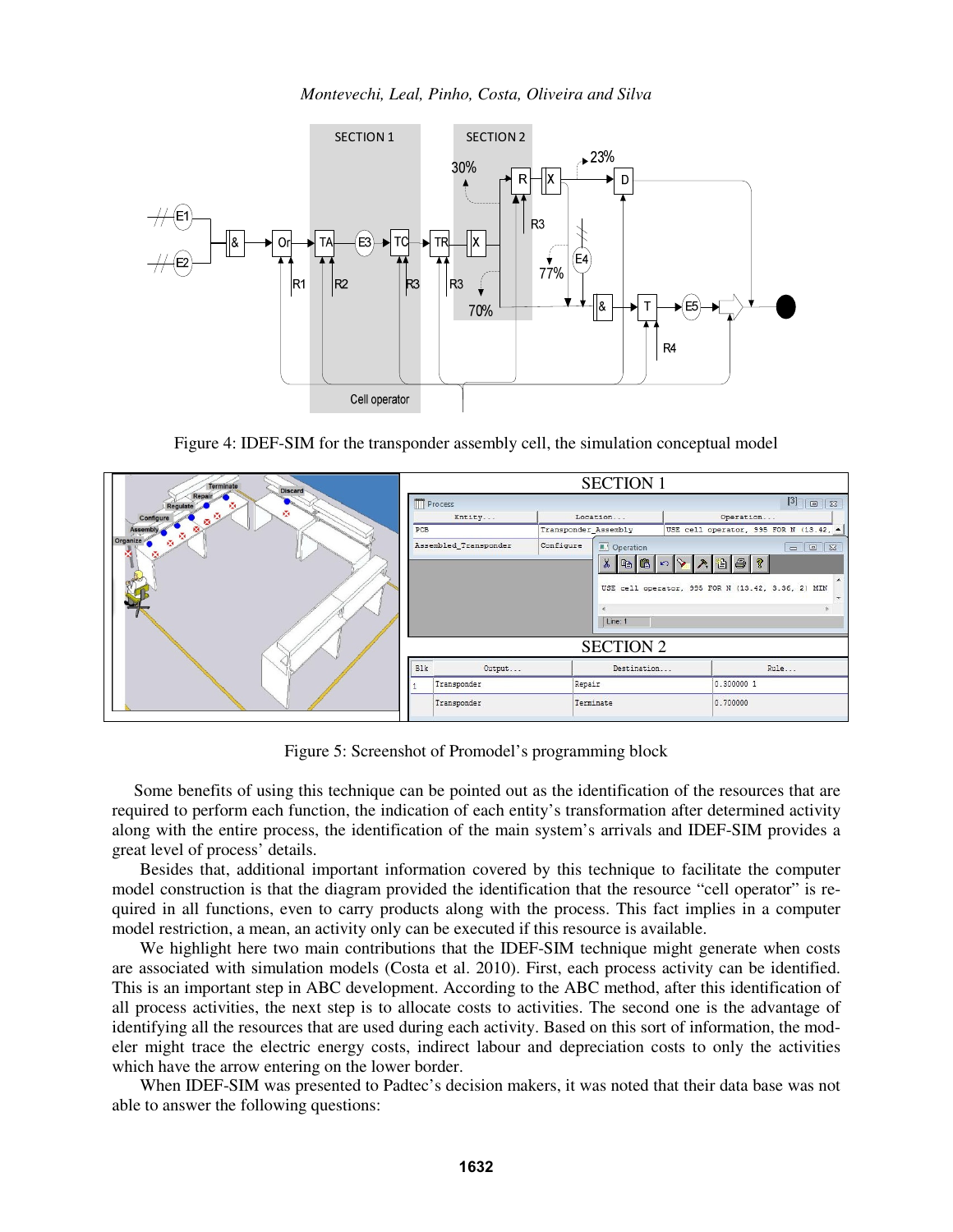- 1. How many transponders need to be repaired after being regulated (TR)?
- 2. If a transponder goes to the repair activity, how many transponders are successfully repaired and returned to the normal flow to be terminated?

To answer these questions it was necessary to create two important indicators of the process efficiency. The first indicator measures the quantity of transponders which need to be repaired after the regulate activity (as mentioned in Figure 4, this current indicator corresponds to an average of 30%, at the present level of training, and can be improved) and the second one considers the quantity of transponders which returns to the normal process flow (77%). This was another important contribution of the IDEF-SIM diagram.

After that, the IDEF-SIM model was validated as being a good representation of Padtec's manufacturing cell by the process specialists. Then, the simulation project followed the flowchart, shown in Figure 1; however the further steps of this simulation project is not of interest in this paper.

### **5 CONCLUSIONS**

This project presented adapted IDEF developed by the authors, with the purpose of creating a conceptual modeling logic similar to the logic used in the computer modeling in simulation projects. This way, the modeler, already in the conceptual model phase, can build a model, on site, that will facilitate the later work of the computer model.

The elaboration of the IDEF-SIM technique does not restrict its use to a determined simulation package. In this study Promodel® was used only to illustrate the conversion of a conceptual model into a computer model. The elements "function", "entity", "motion", "resources", "controls" are used in several different types of simulation software, but with specific names. Other elements are more characteristic of determined software, and for that reason they were not used on IDEF-SIM.

An important advantage observed in the use of the IDEF-SIM technique was the possibility to improve the face-to-face validation process with the process specialists, as the logic of IDEF-SIM is similar to the one used in the computational modeling process. Although in most cases the process specialists are not simulation experts, the face-to-face validation becomes more precise with the use of IDEF-SIM, as it registers what will be modeled in the simulation.

During the application of IDEF-SIM it was concluded that the technique can be used in two different moments of the simulation project. The first possibility is the use in the conceptual modeling phase, where the modeler registers the system to be simulated. The great benefit of using IDEF-SIM in this phase is the construction of a conceptual model with some characteristics that will allow time reduction in the computer modeling phase.

This conceptual model allowed Padtec's process specialists to identify an activity (transponder repairing) that should not exist inside the production process. This possibility was tested in a simulated scenario.

This scenario suggested that the operator should not repair transponders during the production process. Otherwise, by repairing transponders as the current process recommends, the final product cost and the activity costs are higher.

Another possibility is to use IDEF-SIM in the model's documenting phase. Once the computer model is concrete, the technique can be used to register the logic of the model, not only facilitating the task of verification and validation, but also allowing a greater understanding by the readers of the works.

Regardless of the simulation project, the model elaborated through this technique can also be used in improvement projects, through rationalization studies, location on occurrences of failure modes and its effects, besides the analysis of human participation in the process. The structure built from the combination of elements of IDEF0 and IDEF3 allows grouping the strengths of these two techniques. The understanding becomes easier, as these techniques are already used in research in the BPM (Business Process Modeling) area.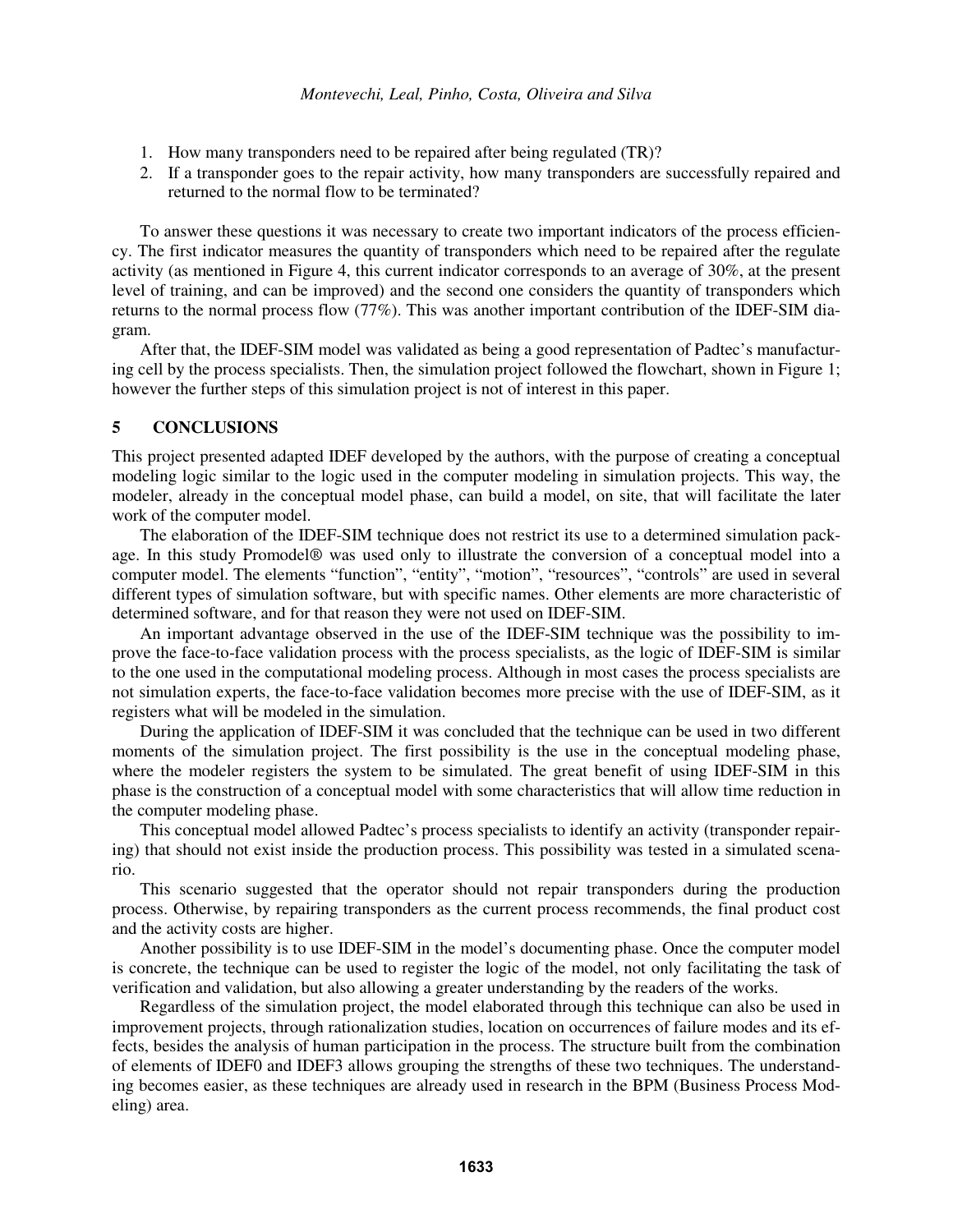#### *Montevechi, Leal, Pinho, Costa, Oliveira and Silva*

Finally, the IDEF-SIM is being used by the authors in the orientation of academic works that use simulation projects, both in graduate and post-graduate courses. These studies have shown that students have devoted more time in the preparation of conceptual models, anticipating the resolution of many problems which before were identified only in the computational modeling stage. New studies are being conducted to measure this gain attributed to the use of IDEF-SIM technique and its applicability to other simulation software.

### **ACKNOWLEDGMENTS**

The authors would like to express their gratitude to CNPq, CAPES pro-engineering program, FAPEMIG and Padtec S.A. for their support throughout this research.

#### **REFERENCES**

- Brooks, R.J., and S. Robinson. 2001. *Simulation with inventory control*. Operational research series, Basingstoke, Palgrave.
- Chwif, L., R.J. Paul, and M.R.P. Barretto. 2006. Discrete event simulation model reduction: A causal approach. *Simulation Modelling Practice and Theory* 14 (7) 930–944.
- Costa, R.F.S. da, J.A.B. Montevechi, M.S.F. Pamplona, A.L. Medeiros, A.L.F. da Silva, and J.D. Friend. 2010. Discrete-event simulation and activity-based costing to aid the decision making process in a manufacturing cell. *Workshop on Applied Modeling and Simulation*. May 5-7.
- Greasley, A. 2006. Using process mapping and business process simulation to support a process-based approach to change in a public sector organization. *Technovation* 26 (1) 95–103.
- Hernandez-Matias, J.C., A. Vizan, J. Perez-Garcia, and J. Rios. 2008. An integrated modeling framework to support manufacturing system diagnosis for continuous improvement. *Robotics and computerintegrated manufacturin*g 24 (2) 187-199.
- Leal, F., D.A. de Almeida, and J.A.B. Montevechi. 2008. Uma Proposta de Técnica de Modelagem Conceitual para a Simulação através de Elementos do IDEF. *Anais do XL Simpósio Brasileiro de Pesquisa Operacional*. João Pessoa (Paraíba, Brasil).
- Montevechi, J.A.B, A.F. de Pinho, F. Leal, and F.A.S. Marins. 2007. Application of design of experiments on the simulation of a process in an automotive industry, , In *Proceedings of the 2007 Winter Simulation Conference*, eds. S. G. Henderson, B. Biller, M.-H Hsieh, J. Shortle, J. D. Tew, and R. R. Barton, 1601 - 1609. Piscataway, New Jersey: Institute of Electrical and Electronics Engineers, Inc.
- Montevechi, J.A.B., F. Leal, A.F. de Pinho, R.F. da S.Costa, F.A.S. Marins, F.F. Marins, and J.T. de Jesus. 2008. Combined use of modeling techniques for the development of the conceptual model in simulation projects, , In *Proceedings of the 2008 Winter Simulation Conference*, eds. S. J. Mason, R. R. Hill, L. Mönch, O. Rose, T. Jefferson, J. W. Fowler, 987 – 995. Piscataway, New Jersey: Institute of Electrical and Electronics Engineers, Inc.
- Nist. 1993. Integration definition for functional modeling. Federal Information Processing Standards Publications, FIPS PUB 183.
- Perera, T., and K. Liyanage. 2000. Methodology for rapid identification and collection of input data in the simulation of the manufacturing systems. *Simulation Practice and Theory* 7 (7) 645–656.
- Ryan, J., and C. Heavey 2006. Process modeling for simulation. *Computers in Industry* 57 (5) 437–450.
- Wang, W., and R.J. Brooks. 2007. Empirical investigations of conceptual modeling and the modeling process, In *Proceedings of the 2007 Winter Simulation Conference*, eds. S. G. Henderson, B. Biller, M.-H Hsieh, J. Shortle, J. D. Tew, and R. R. Barton, 762 - 770. Piscataway, New Jersey: Institute of Electrical and Electronics Engineers, Inc.